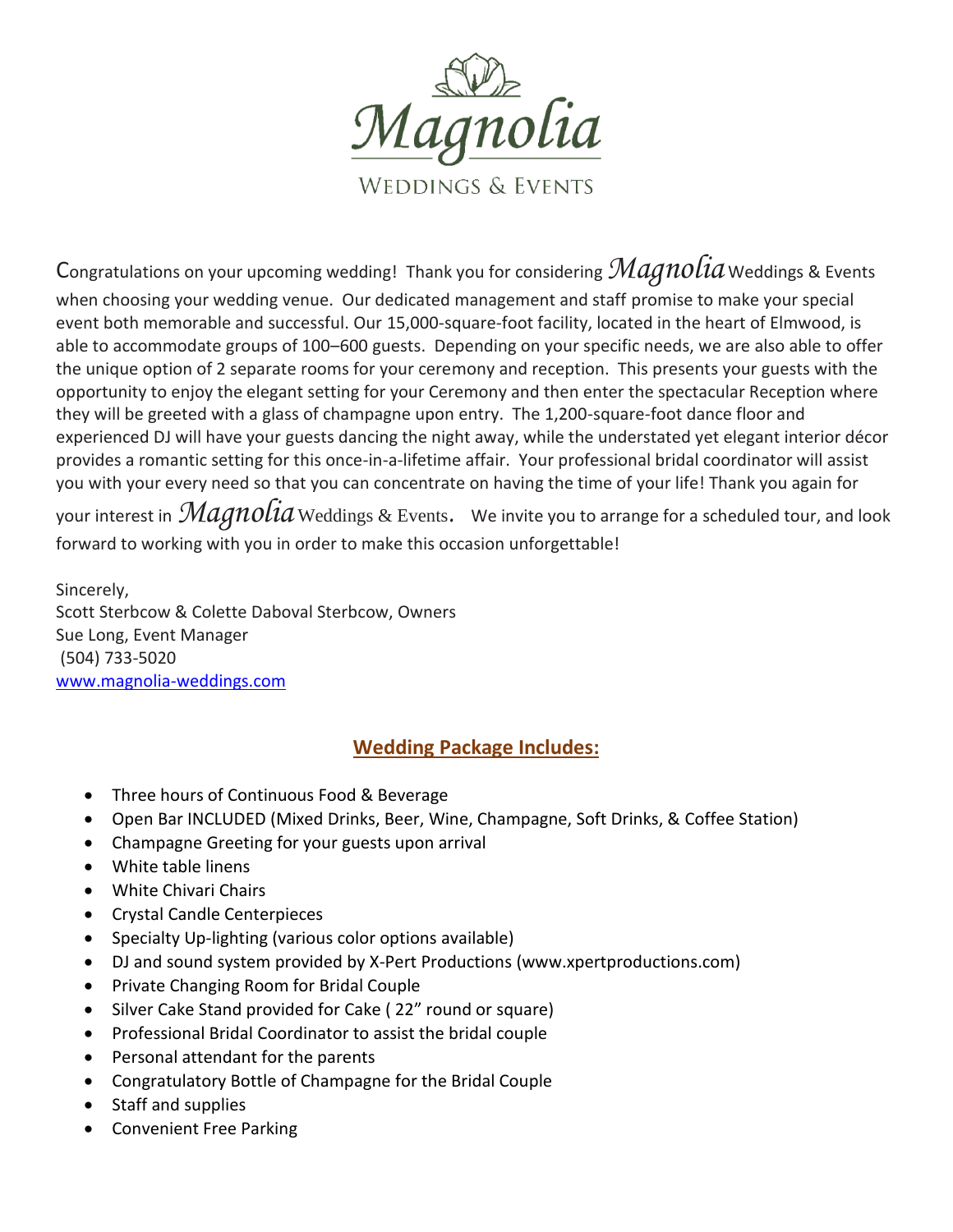

## **2022 Wedding Reception Menu & Prices**

**(All items are included & Hand Passed)**

**Crudités of Garden-Fresh Vegetables**

Sliced Celery, Carrots, Bell Peppers, Cucumbers, Grape Tomatoes and Olives Accompanied by a Pesto Ranch Dipping Sauce

## **Seasonal Fruit & Cheese Display**

## **Cold Pasta Salad**

Tri-Colored Rotini Pasta Mixed with Artichoke Hearts, Assorted Vegetables, and an Olive Salad Mix In a Light Vinaigrette Dressing

## **Pasta Louisianne**

Louisiana Shrimp, Mushrooms, Sliced Bell Peppers and Penne Pasta in a Light Cream Sauce

## **Creole Jambalaya**

A New Orleans Specialty Chicken, Sausage, Peppers with Rice

## **Chicken and Sausage Gumbo**

A Traditional New Orleans Stew Featuring Chicken, Sausage and Rice

## **Shrimp Cocktail**

Accompanied By A Tangy Cocktail Sauce

## **Bruschetta**

Fresh Tomatoes, Mozzarella Cheese, Parmesan Cheese & Extra Virgin Olive Oil atop a Toasted Garlic Croustade with a drizzle of Aged Balsamic Glaze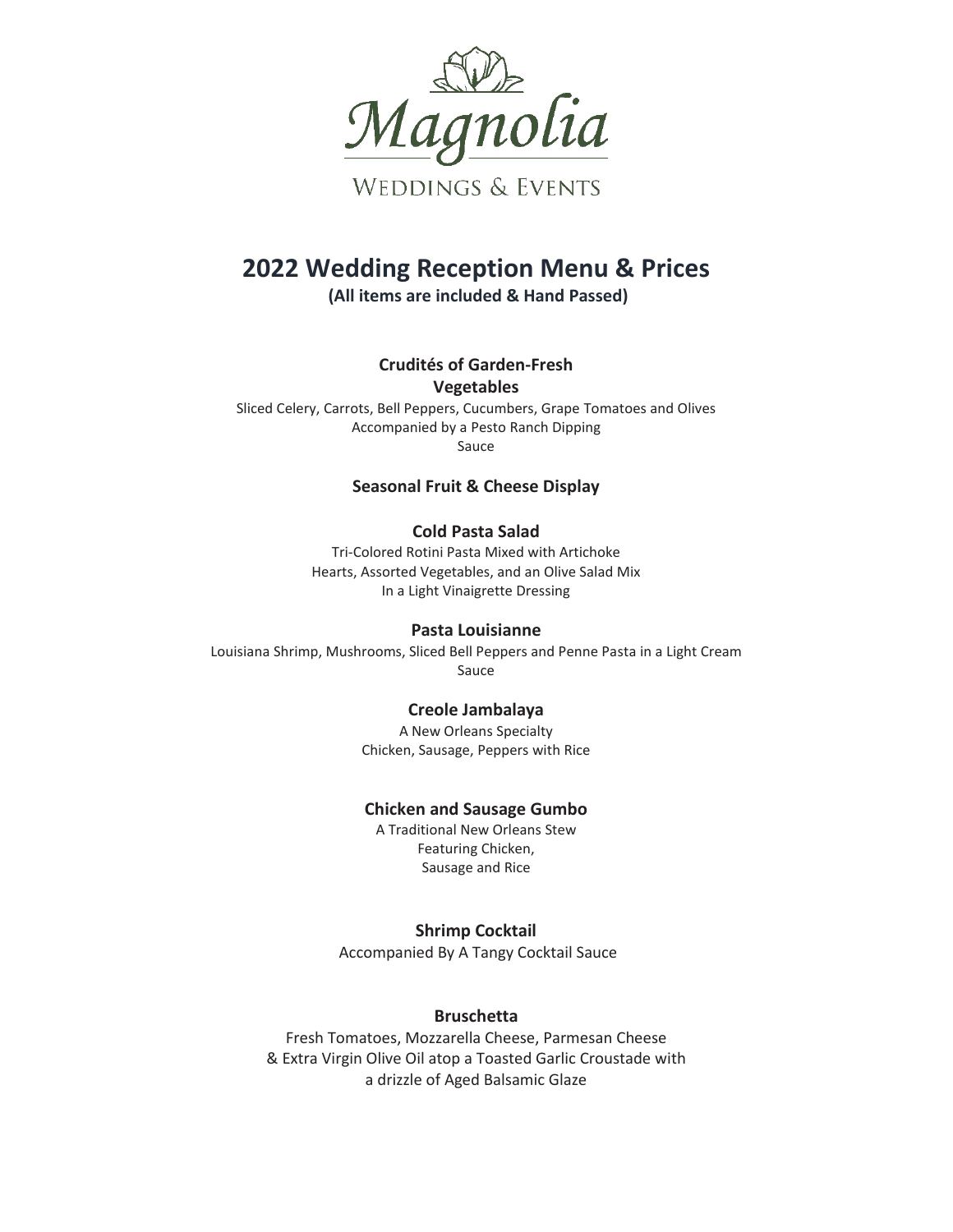### **Shrmip Remoulade**

Boiled Shrimp Accompanied with a New Orleans Remoulade sauce

## **Crab Cakes**

Served With A Roasted-Shallot Tartar Sauce

## **Cocktail Meatballs**

Accompanied by a Sweet and Spicy BBQ Sauce

## **Louisiana Crawfish Pies and Spicy Meat Pies**

## **Miniature Muffelettas**

Made With Genoa Salami, Provolone Cheese, And Olive Salad

#### **Chicken & Waffles**

Crispy Fried Chicken, Waffle, and Bacon with a Maple Syrup Drizzle

#### **Fried Louisiana Shrimp**

Served With A Spicy Cocktail Sauce

## **Southwest Chicken Eggroll**

Served With Salsa

## **Spinach and Artichoke Croustade**

#### **Wonton Chicken Tacos**

Served With Cilantro Slaw and an Asian Teriyaki Sauce

## End your special day with our complimentary **"LAST CALL FRENCH FRIES"**

Your guests will enjoy golden French Fries and Ketchup While making their way to the bar for "Last Call". A Fan Favorite for Sure!!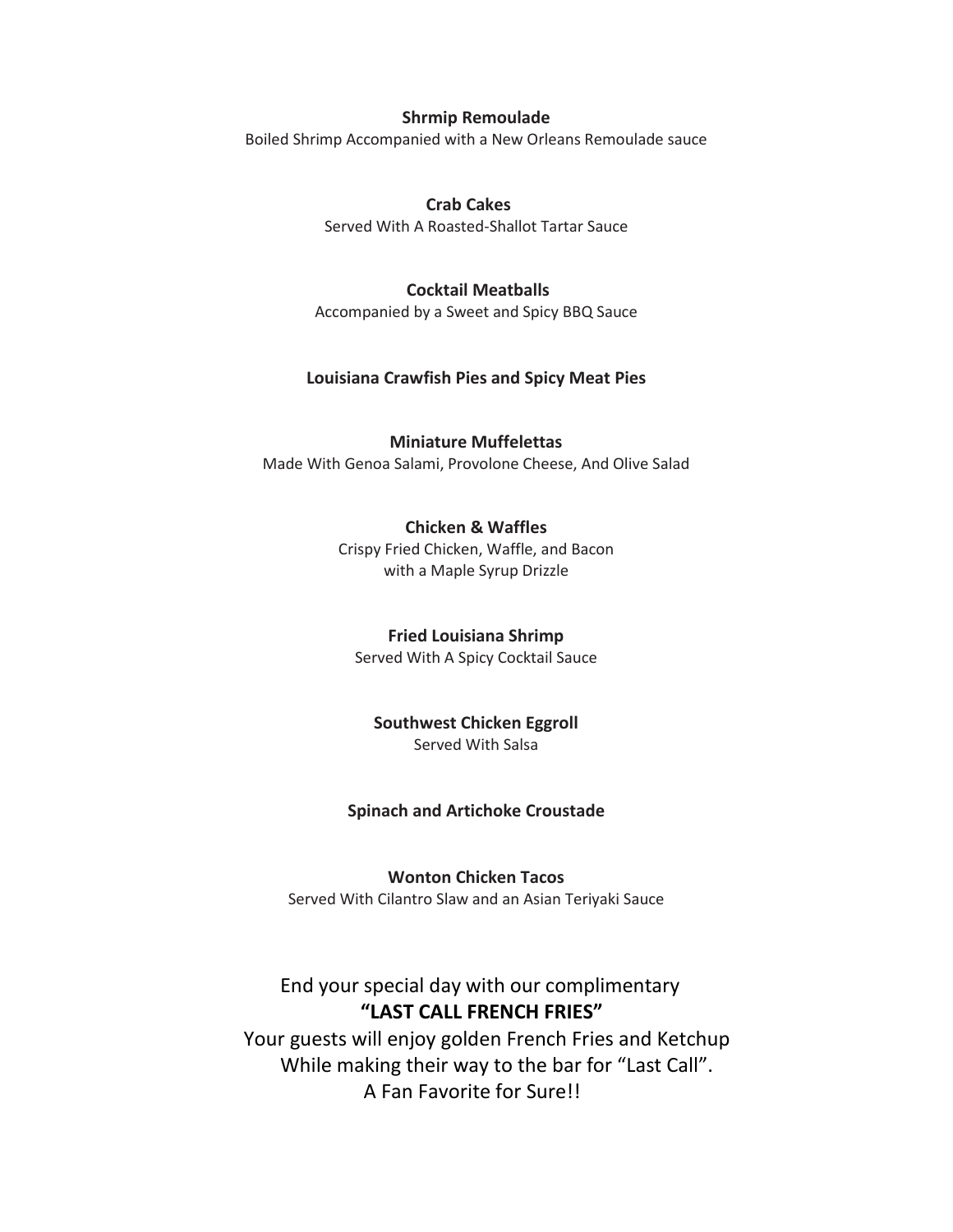# **Bar & Beverage Service**

Package Includes an Open Bar

 Complete With Well Brands of Liquor (Vodka, Gin, Rum, Tequila, Scotch and Bourbon), Draft Beer, Bottled Wine (Chardonnay, Cabernet, Merlot And White Zinfandel), Champagne, Daiquiris, Soft Drinks and Coffee.

## **INCLUDED**

## **Optional Upgrades**

| <b>On-Site Ceremony</b>                 |                              | \$1200<br>(Includes 30 minutes for the ceremony plus an additional 30 minutes prior to<br>the ceremony for arrival and line-up. Also includes white backdrop, florals, &<br>mirrored pedestals with candles)                                                                                                     |
|-----------------------------------------|------------------------------|------------------------------------------------------------------------------------------------------------------------------------------------------------------------------------------------------------------------------------------------------------------------------------------------------------------|
| Ceremony Rehearsal (One-hour)           |                              | \$150 (DJ not included)<br>Offered Wednesday or Thursday nights from 6-7pm                                                                                                                                                                                                                                       |
| <b>Premium Bar</b>                      | merlot, and white zinfandel) | Includes: Crown Royal, Johnny Walker Black, Jack Daniels Black, Absolut vodka, Titos vodka,<br>Tanqueray gin, Bombay Sapphire Gin, Dewar's scotch, Jose Cuervo tequila, Malibu rum, Bacardi<br>rum; bottled Bud Light, Michelob Ultra, and Abita Amber; Bottled Wine (chardonnay, cabernet,<br>\$5.00 per person |
| <b>Additional</b><br>$\frac{1}{2}$ Hour | Bar only                     | \$5 per person<br>(Additional half hour based on guaranteed guest count or actual count, whichever is greater)                                                                                                                                                                                                   |
| <b>Additional Hour</b>                  | Bar only                     | \$7 per person<br>(Additional hour based on guaranteed guest count or actual count, whichever is greater)                                                                                                                                                                                                        |
| <b>Detail Security</b>                  |                              | \$175                                                                                                                                                                                                                                                                                                            |